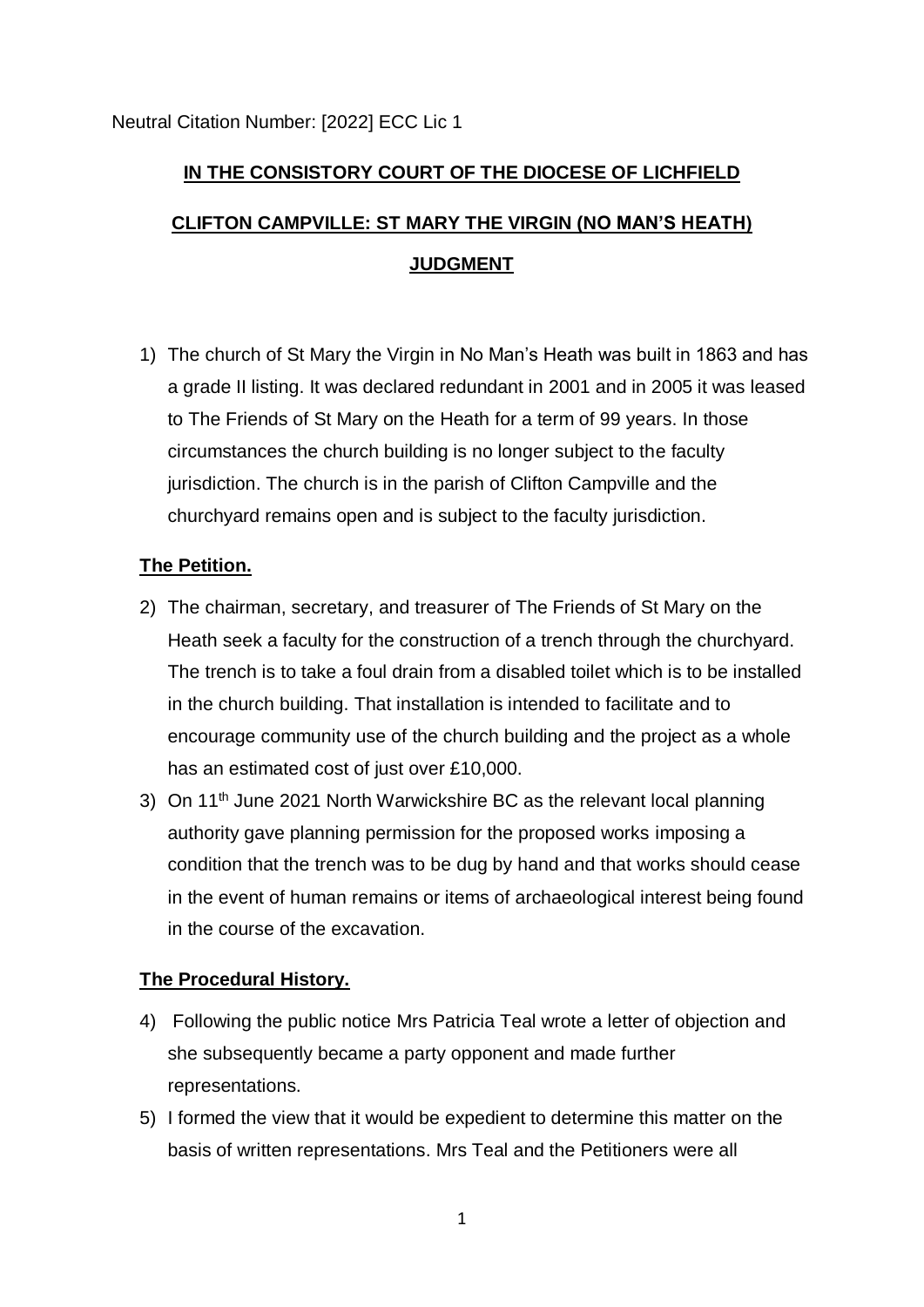supportive of that course. I made an order to that effect and have received representations from Mrs Teal and the Petitioners.

6) On 25th January 2022 I directed that the faculty should issue subject to conditions and this judgment gives the reasons for that decision.

### **Mrs Teal's Objections.**

7) Mrs Teal advanced a number of points in opposition to the Petition. She said that the building was "mainly used for storage" and that in those circumstances it was "absolutely ridiculous" to spend thousands of pounds on it. She questioned the need for the church to be used for community events saying that No Man's Heath already has a well-equipped village hall at which such events could be held and on which the funds earmarked for this project would be better spent. Next, Mrs Teal expresses concern about the burden which will be placed on the village's sewerage system saying that this is already "stretched to the limit". Finally, she questioned whether a survey of the churchyard had been made saying that it is "sacred ground" and pointing out that not all burials are marked.

### **The Petitioners' Response.**

- 8) The Petitioners say that the matters raised by Mrs Teal are neither relevant nor persuasive as grounds of objection.
- 9) They point out that North Warwickshire BC expressed no concerns about the impact on the sewerage system. They say that in the year before the lockdowns imposed in response to the Covid-19 pandemic the building was used for approximately six public events and six committee meetings. They say that such a level of usage of the toilet facility is unlikely to overload the existing infrastructure although in that regard I note that part of the justification for the proposal is to encourage increased use of the building.
- 10) As to the disturbance of burials the Petitioners say that they believe that the churchyard may never have been used for burials. They have checked the parish register of burials and the graves book in the keeping of the local Family History Society neither of which record any burials in this churchyard. I also note that no memorial stones appear in the photographs of the church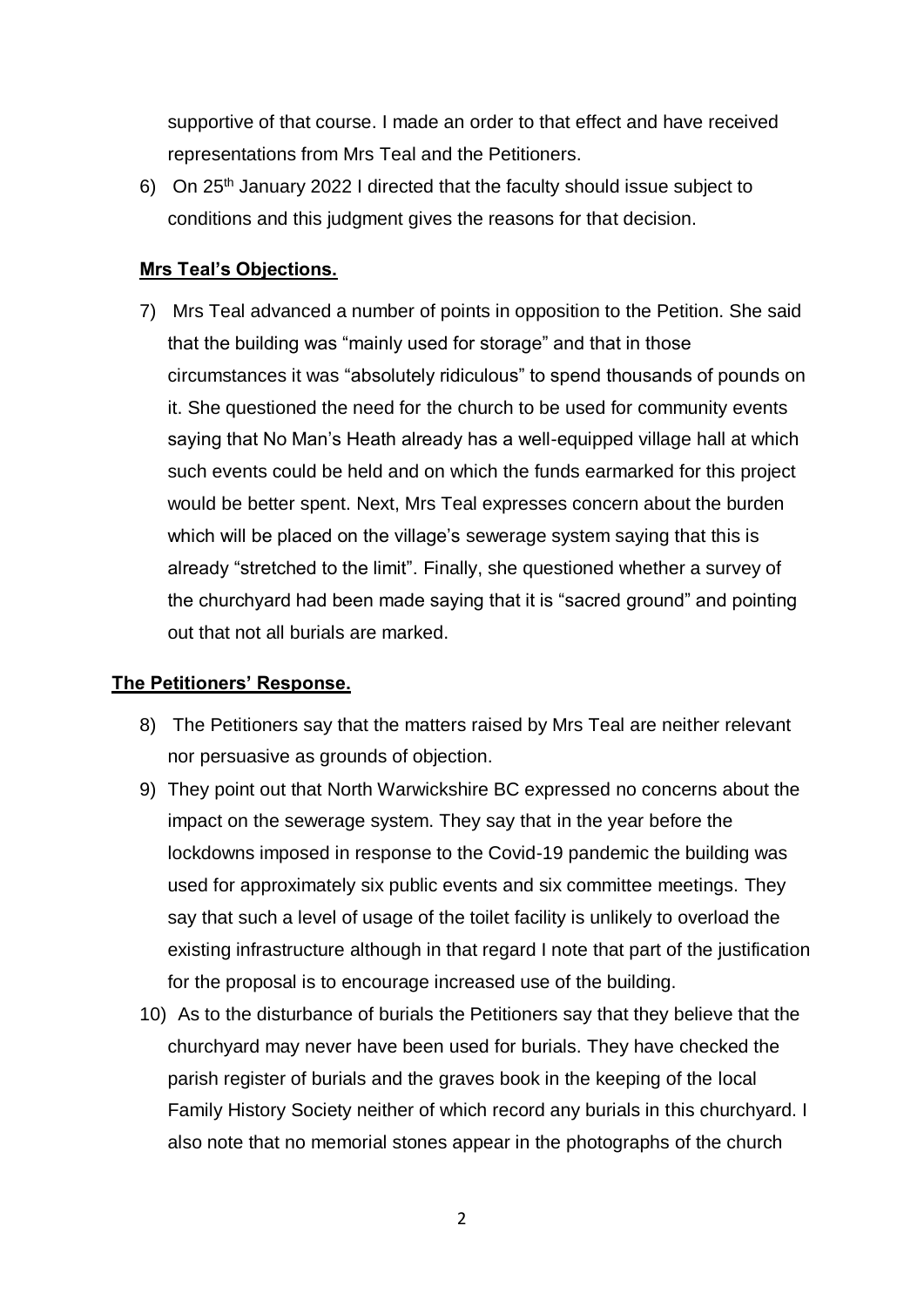and churchyard with which I have been provided (though as Mrs Teal points out that is not conclusive as to the presence or absence of burials).

### **The Views of other Bodies.**

- 11) The Diocesan Advisory Committee has recommended approval of the petition. The Notification of Advice records the view of the diocesan Archaeology Adviser that it is unlikely that human remains will be encountered in the course of the excavation.
- 12) The Council's decision was preceded by a report from its officers. That does not exclude the possibility that human remains will be disturbed during the excavation but does say that "the position of the drain has been selected to minimise the likely exposure of graves". The report characterised the work to the church building as a "necessary upgrade".

#### **Discussion and Conclusion.**

- 13) Most of the matters raised by Mrs Teal are not relevant considerations for my decision.
- 14) The need for an upgrading of the church building and the question of whether the money would be better spent on the village hall or elsewhere are not material to my assessment of whether a faculty should be granted for a trench through the churchyard. It is a matter for the Friends of St Mary on the Heath as to how they spend their funds. The church building is outside the faculty jurisdiction and so the question of whether a toilet should be installed is not one for me.
- 15) Similarly, the question of the potential impact on the local sewerage system cannot be an argument against the grant of a faculty in circumstances where the local planning authority has granted planning permission for the works. That body is best-placed to assess the impact of the works on wider community and I must assume that the council has concluded either that there will be no adverse impact in that regard or that the benefits of the proposed works outweigh such impact.
- 16) The potential disturbance of burials and the impact on human remains interred in the churchyard is a relevant consideration for this court. If there were to be a significant risk of human remains being disturbed I would have to